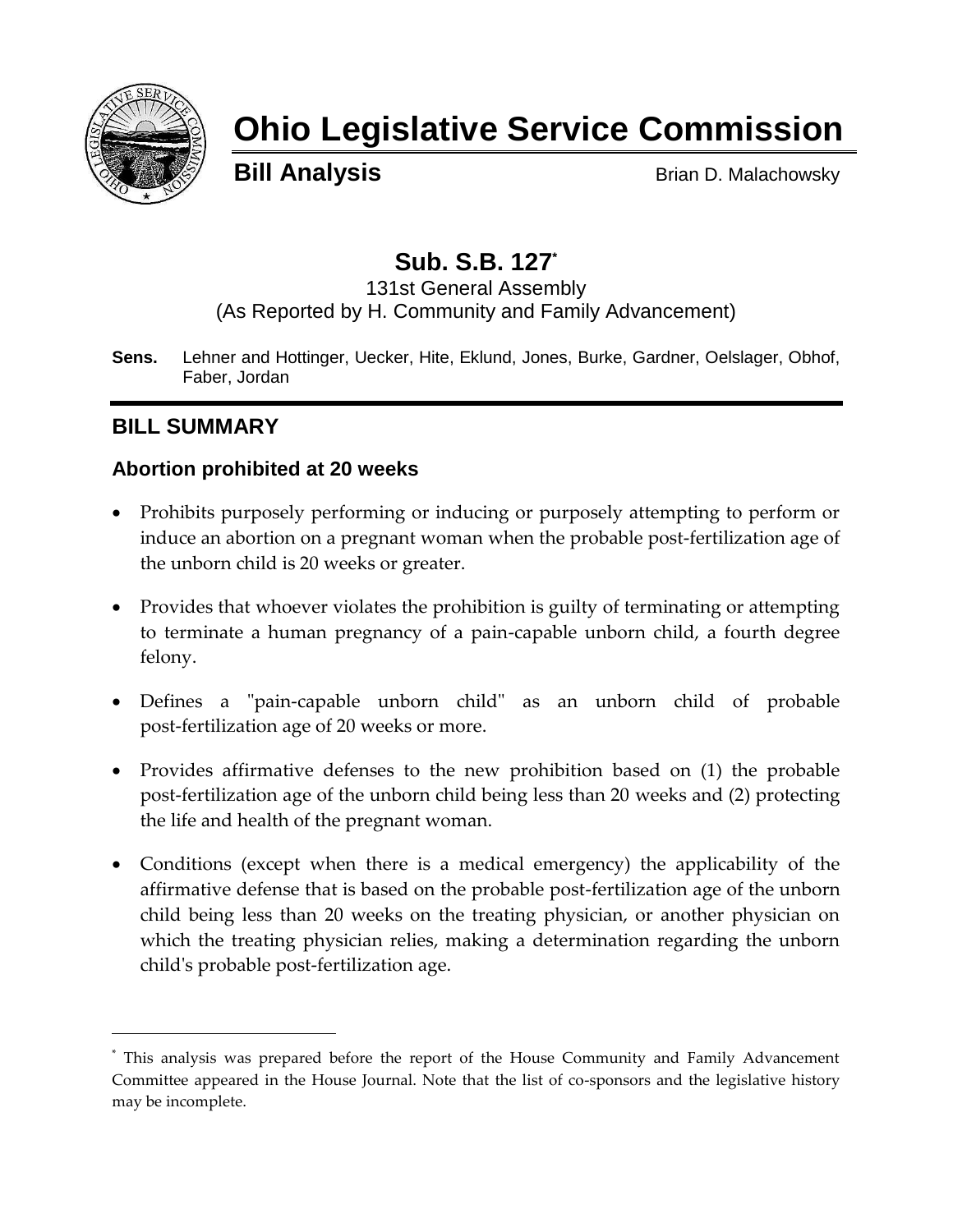- Requires the physician to certify in writing, based on the results of tests performed, that in reasonable medical judgment the unborn child's probable post-fertilization age is less than 20 weeks.
- Defines "reasonable medical judgment" as a medical judgment that would be made by a reasonably prudent physician, knowledgeable about the case and the treatment possibilities with respect to the medical conditions involved.
- Conditions (except when there is a medical emergency) the applicability of the affirmative defense that is based on protecting the life or health of the pregnant woman on all of the following:

--The treating physician and a different physician, not professionally related to the treating physician, certifies in writing that in reasonable medical judgment the abortion is necessary for the life or health of the pregnant woman.

--The treating physician terminates or attempts to terminate the pregnancy in a manner that provides the best opportunity for the child to survive unless the physician determines in reasonable medical judgment that termination in that manner poses a greater health risk or risk of death to the pregnant woman than another method.

--The treating physician certifies in writing the available methods or techniques considered and the reasons for choosing the method or technique employed.

--The abortion is performed or induced or attempted in a facility with appropriate neonatal services for premature infants.

--The treating physician arranges for another physician to be present to provide immediate medical care and take other reasonable steps to preserve the unborn child's life and health upon expulsion or extraction.

- Provides that the physician's reasonable medical judgment used in making medical determinations must be based on the facts known to the physician at that time.
- Requires the State Medical Board to revoke a physician's license to practice medicine if the physician violates the provisions governing abortions of pain-capable children.
- Imposes civil liability on a physician who performs or induces or attempts to perform or induce an abortion upon a woman with a pain-capable unborn child, conditioned on the physician having actual knowledge that the affirmative defenses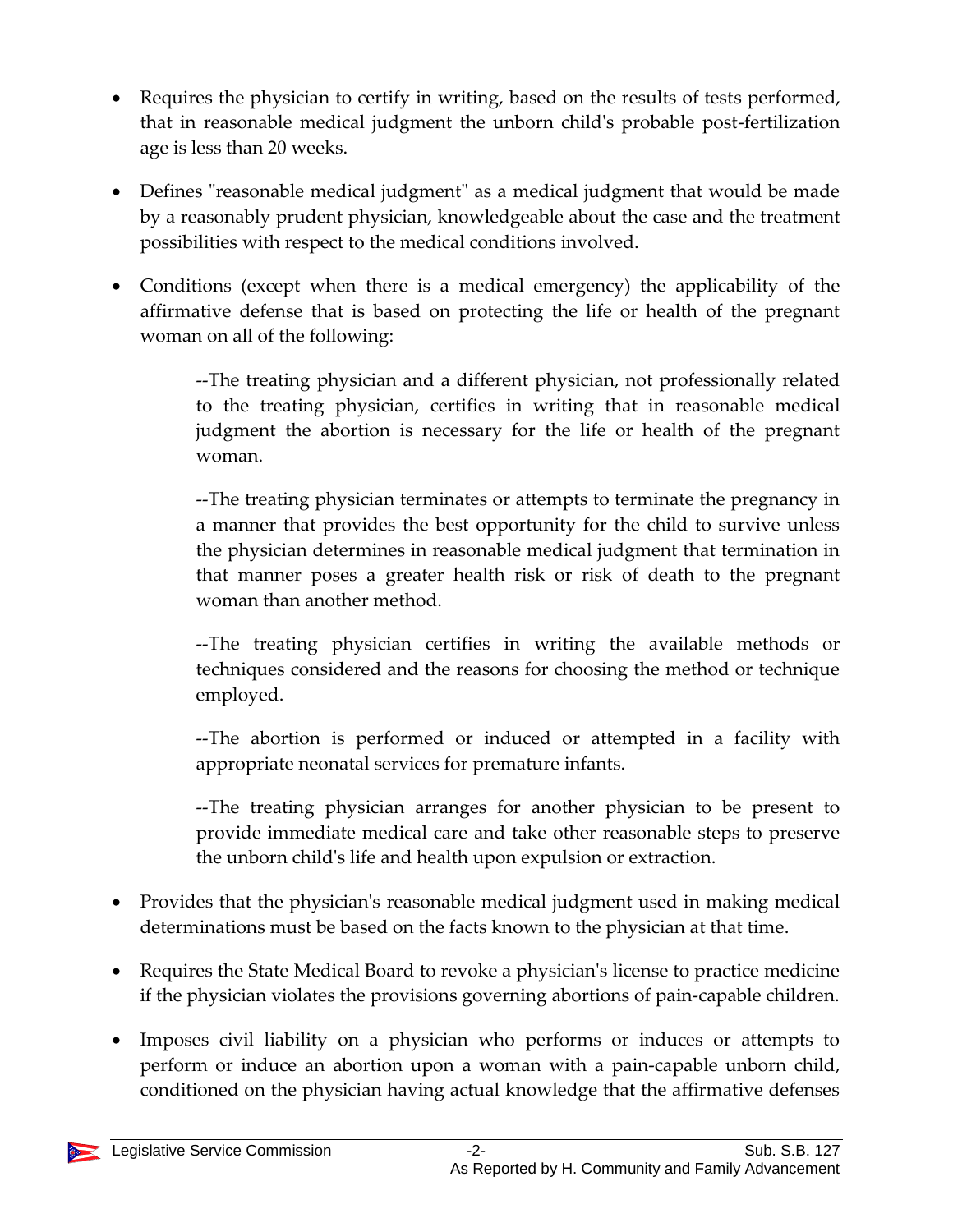are not applicable or with heedless indifference as to whether the defenses are applicable.

 Permits courts in such civil actions to award injunctive or other appropriate equitable relief, as well as compensatory damages, punitive and exemplary damages, and reasonable attorney's fees and court costs.

#### **Abortion prohibited without testing**

- Prohibits, except in a medical emergency, an abortion after the unborn child reaches the probable post-fertilization age of 20 weeks unless the physician determines prior to the abortion, in the physician's reasonable medical judgment the unborn child's probable post-fertilization age.
- Requires the physician to make the determination after making inquiries with the pregnant woman and performing medical examinations or tests the physician considers necessary as a reasonably prudent physician, knowledgeable about the case and medical conditions involved, would consider necessary to make the determination.
- Requires the physician to enter the determination and associated findings of the medical examination and tests in the pregnant woman's medical record.
- Requires the State Medical Board to suspend for a period of not less than six months a physician's license to practice medicine if the physician violates the provisions governing probable post-fertilization age testing.

## **Abortion reporting requirements**

- Requires a physician who performs or induces or attempts to perform or induce an abortion to submit a report with specified information to the Department of Health within 15 days after the woman is discharged and provides for court enforcement, including punishment for contempt of court, if the physician fails to submit a report within a certain period of time.
- Provides that if a physician fails to comply with the reporting requirements, the physician is subject to disciplinary action by the State Medical Board.
- Prohibits a person from falsifying any required report and provides that whoever violates this prohibition is guilty of pain-capable unborn child abortion report falsification, a misdemeanor of the first degree.
- Requires the Department of Health to annually issue a public report that provides statistics from compiled reports for the previous calendar year that include the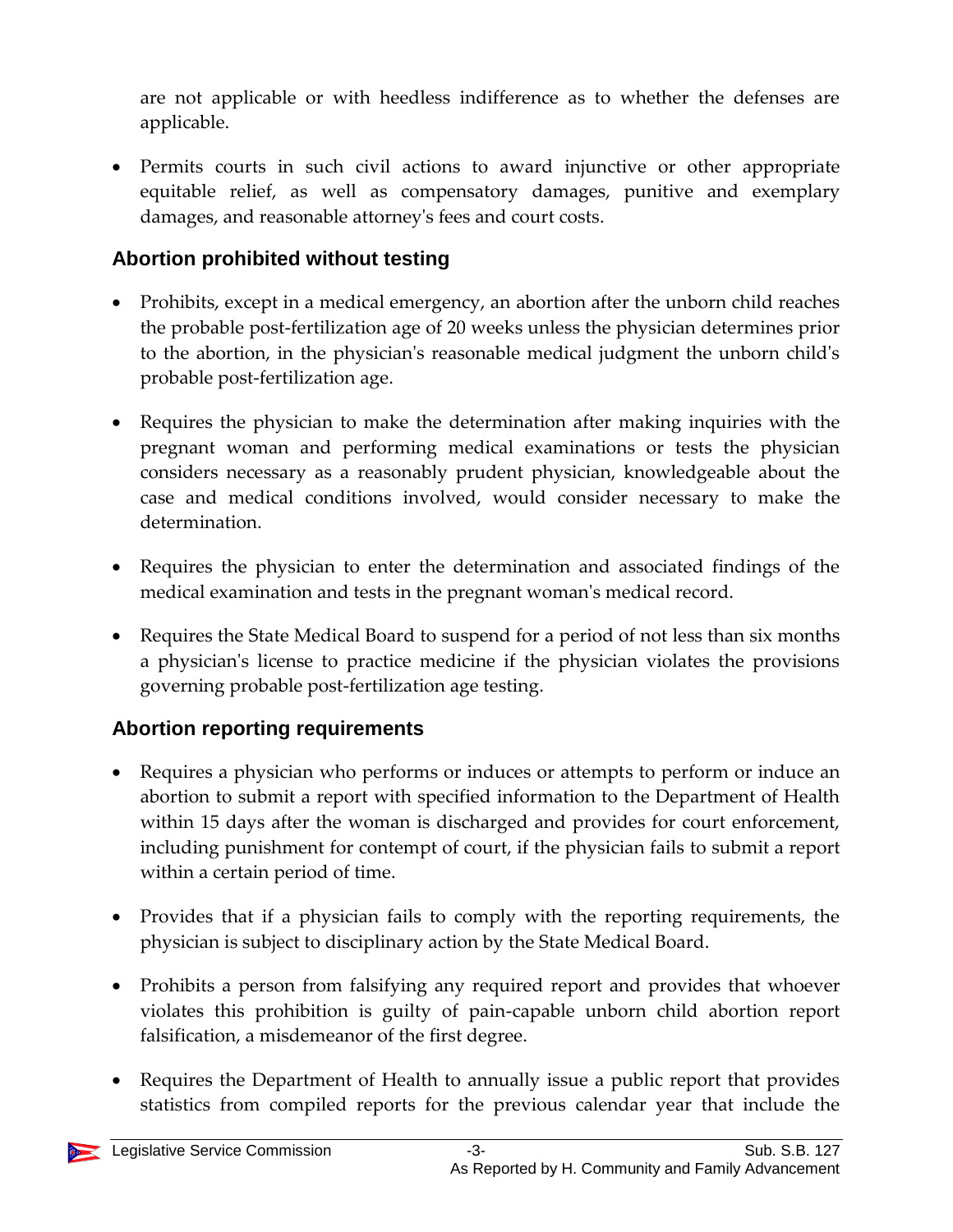information physicians must certify in writing or determine under the bill's requirements.

- Requires that the Department's annual report provide the statistics for each previous calendar year in which a report was filed, adjusted to reflect any additional information that a physician provides to the Department.
- Requires the Department to ensure that none of the information included in the annual report could reasonably lead to the identification of any pregnant woman upon whom an abortion is performed.
- Requires the Department to adopt rules to assist in compliance with the bill's reporting requirements within 90 days of the effective date of the bill.

#### **Litigation fund**

- Creates the Ohio Pain-capable Unborn Child Protection Act Litigation Fund in the state treasury, to pay for any costs and expenses incurred by the Attorney General in relation to actions surrounding the defense of the bill's provisions.
- Provides that the fund is to consist of appropriations and any donations, gifts, or grants.

#### **Savings provisions**

- Provides that the bill's provisions do not repeal or limit any other provision of law that restricts or regulates the performance or inducement of an abortion by a particular method or during a particular stage of pregnancy, nor do other provisions satisfy or limit the bill's requirements or prohibitions.
- Provides that the bill's provisions are severable, should any of them be subject of a restraining order or injunction regarding their application.

# **TABLE OF CONTENTS**

| Application of probable post-fertilization age less than 20 weeks defense 6 |  |
|-----------------------------------------------------------------------------|--|
|                                                                             |  |
|                                                                             |  |
|                                                                             |  |
|                                                                             |  |
|                                                                             |  |
|                                                                             |  |
|                                                                             |  |

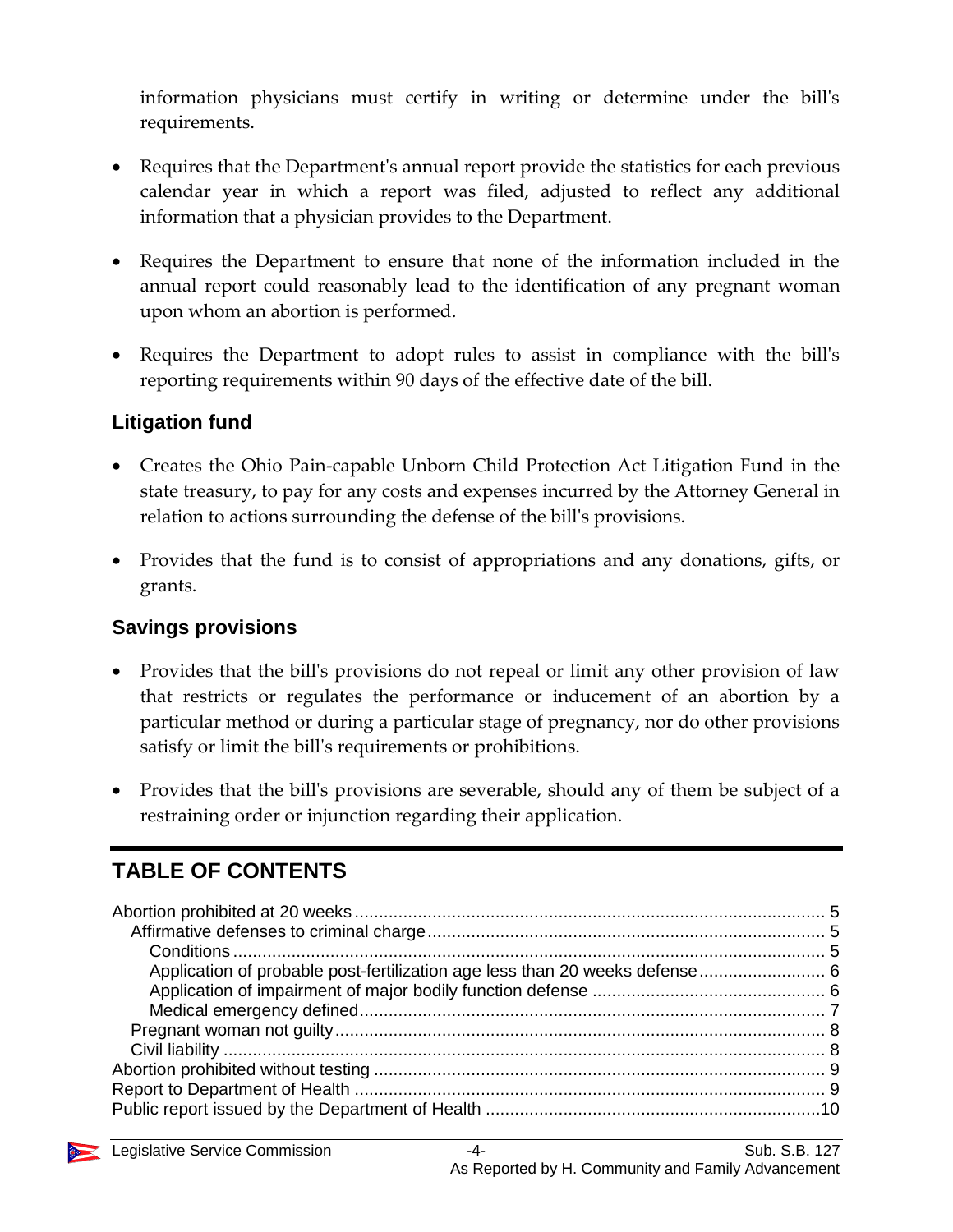# **CONTENT AND OPERATION**

#### <span id="page-4-0"></span>**Abortion prohibited at 20 weeks**

The bill generally prohibits a person from purposely performing or inducing, or purposely attempting to perform or induce an abortion on a pregnant woman when the probable post-fertilization age of the unborn child is 20 weeks or greater. Whoever violates this prohibition is guilty of terminating or attempting to terminate a human pregnancy of a pain-capable unborn child, a felony of the fourth degree.<sup>1</sup> Additionally, if a physician violates this prohibition, the bill requires the State Medical Board to revoke that physician's license to practice medicine.<sup>2</sup>

The bill defines "probable post-fertilization age" to mean, in reasonable medical judgment and with reasonable probability, the age of the unborn child, as calculated from fertilization, at the time the abortion is performed or induced or attempted to be performed or induced. "Post-fertilization age" means the age of the unborn child as calculated from the fusion of a human spermatozoon with a human ovum. "Unborn child" means an individual organism of the species homo sapiens from fertilization to live birth. "Pain-capable unborn child" means an unborn child of a probable post-fertilization age of 20 weeks or more. "Fertilization" means the fusion of a human spermatozoon with a human ovum. The bill also defines "reasonable medical judgment" as medical judgment that would be made by a reasonably prudent physician, knowledgeable about the case and the treatment possibilities with respect to the medical conditions involved.<sup>3</sup>

#### <span id="page-4-1"></span>**Affirmative defenses to criminal charge**

#### **Conditions**

<span id="page-4-2"></span>The bill establishes affirmative defenses to the new prohibition. The defenses would require the physician to show that, in his or her reasonable medical judgment and based on the facts known at the time, the physician determined either:

<sup>3</sup> R.C. 2919.20.

 $1$  R.C. 2919.201(A) and (E).

 $2$  R.C. 2919.201(F).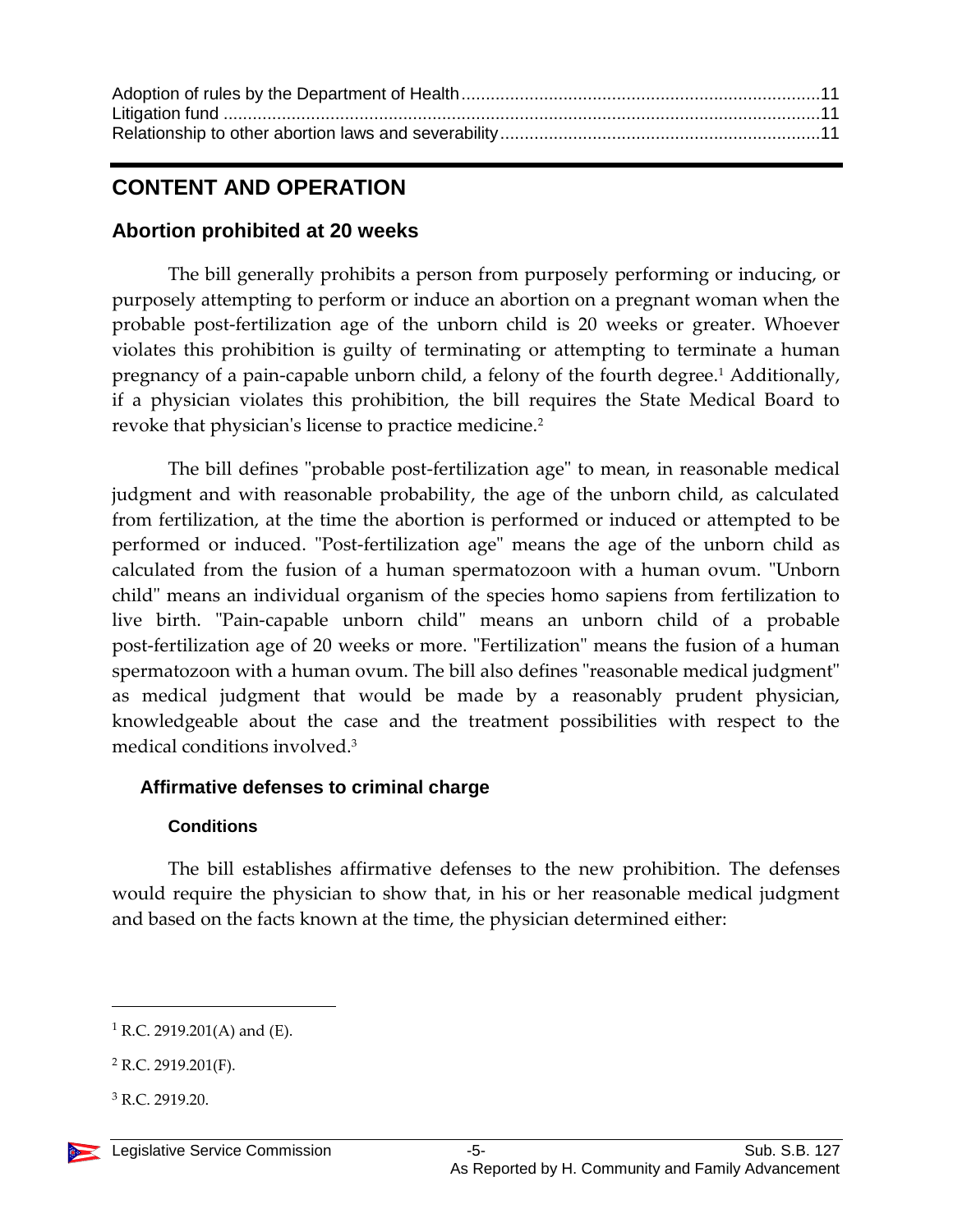- The unborn child's probable post-fertilization age was less than 20 weeks; or
- The abortion was necessary to prevent the death or serious risk of the substantial and irreversible impairment of a major bodily function of the pregnant woman.<sup>4</sup>

The bill defines "serious risk of the substantial and irreversible impairment of a major bodily function" as any medically diagnosed condition that so complicates the pregnancy of the woman as to directly or indirectly cause the substantial and irreversible impairment of a major bodily function. The conditions include preeclampsia, inevitable abortion, and premature rupture of the membranes. It excludes a condition related to her mental health.<sup>5</sup>

The bill also states that no abortion is considered necessary, if based on (1) a claim or diagnosis that the pregnant woman will engage in conduct that would result in her death or a substantial and irreversible impairment of a major bodily function or (2) any reason related to her mental health. $6$ 

#### **Application of probable post-fertilization age less than 20 weeks defense**

<span id="page-5-0"></span>Except when prevented by a medical emergency, the physician must either determine the unborn child's probable post-fertilization age, or rely upon another physician's determination of the age, in order to use the affirmative defense that the probable post-fertilization age of the unborn child was less than 20 weeks. The physician must certify in writing, based on the results of tests performed, that in the physician's reasonable medical judgment the unborn child's post-fertilization age is less than 20 weeks.<sup>7</sup>

#### **Application of impairment of major bodily function defense**

<span id="page-5-1"></span>Additionally, the bill requires the physician who purposely performs or induces, or purposely attempts to perform or induce the abortion, unless prevented by a medical emergency, to do all of the following in order to use this defense:

(1) Certify in writing that, in the physician's reasonable medical judgment, based on the facts known to the physician at that time, the abortion is necessary to prevent the

 $4$  R.C. 2919.201(B)(1).

 $5$  R.C. 2919.20(G).

 $6$  R.C. 2919.201(B)(2).

 $7$  R.C. 2919.201(C).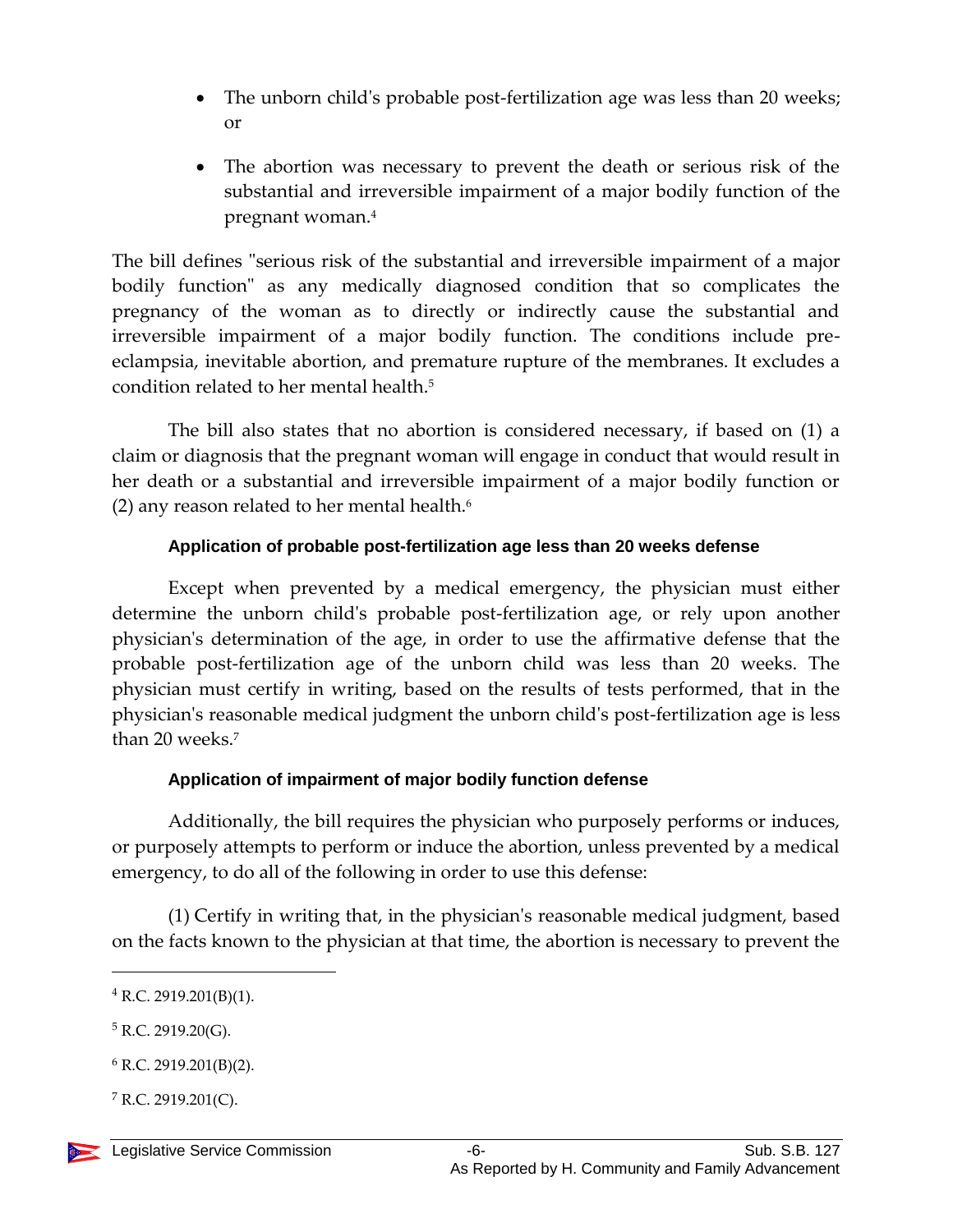pregnant woman's death or a serious risk of substantial and irreversible impairment of a major bodily function;

(2) Have a different physician, not professionally related to the above physician, certify in writing that, in that different physician's reasonable medical judgment, based on the facts known to that different physician at that time, the abortion was necessary to prevent the pregnant woman's death or a serious risk of substantial and irreversible impairment of a major bodily function;

(3) Purposely perform or induce or purposely attempt to perform or induce the abortion in a hospital or other health care facility that has appropriate neonatal services for premature infants;

(4) Terminate or attempt to terminate the pregnancy in the manner that provides the best opportunity for the unborn child to survive, unless the physician determines, in the physician's reasonable medical judgment, based on the facts known to that physician at that time, that the termination of the pregnancy in that manner poses a greater risk of the death or the substantial and irreversible impairment of a major bodily function than would other available methods of abortion;

(5) Certify in writing the available method or techniques considered and the reasons for choosing the method or technique employed; and

(6) Arrange for the attendance in the same room in which the abortion is to be performed or induced or attempted to be performed or induced at least one other physician who is to take control of, provide immediate medical care for, and take all reasonable steps necessary to preserve the life and health of the unborn child immediately upon the child's complete expulsion or extraction from the pregnant woman.<sup>8</sup>

#### **Medical emergency defined**

<span id="page-6-0"></span>The bill defines "medical emergency" as a condition that in the physician's reasonable medical judgment, based upon the facts known to the physician at that time, so complicates the woman's pregnancy as to necessitate the immediate performance or inducement of an abortion in order to prevent the death of the pregnant woman or to avoid a serious risk of the substantial and irreversible impairment of a major bodily function of the pregnant woman that delay in the performance or inducement of the abortion would create.<sup>9</sup>

 $9$  R.C. 2919.20(B).



 $8$  R.C 2919.201(D).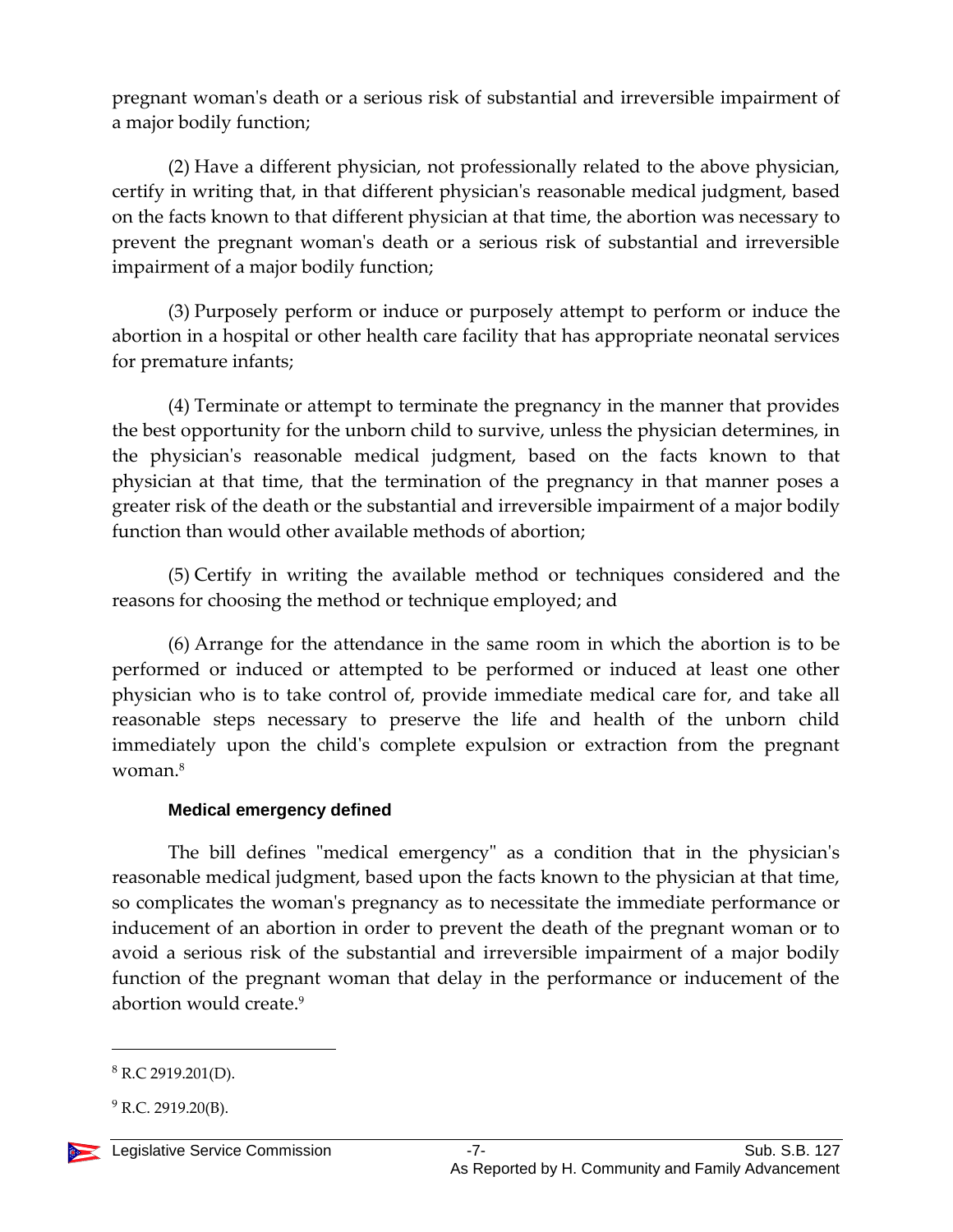#### <span id="page-7-0"></span>**Pregnant woman not guilty**

The bill provides that a pregnant woman on whom an abortion is purposely performed or induced or purposely attempted to be performed or induced in violation of the prohibition described above in "**Abortion prohibited at 20 weeks**" is not guilty of violating that prohibition or of attempting to commit, conspiring to commit, or complicity in committing that prohibition.<sup>10</sup>

#### <span id="page-7-1"></span>**Civil liability**

The bill provides that any physician who purposely performs or induces, or purposely attempts to perform or induce an abortion with actual knowledge that the bill's affirmative defenses (see "**Affirmative defenses to criminal charge**," above) are inapplicable, or with heedless indifference to whether the affirmative defenses are applicable, is liable in a civil action for compensatory and exemplary damages and reasonable attorney's fees to any person, or the representative of the estate of any person, who sustains injury, death, or loss to person or property as a result of the physician's actions. In the civil action, the court also may award any injunctive or other equitable relief that the court considers appropriate.<sup>11</sup> The bill imposes a one-year limitation on these actions, commencing from the performance or inducement of the abortion or attempted performance or inducement of the abortion.<sup>12</sup>

In addition, the bill provides that a woman upon whom an abortion is purposely performed or induced or purposely attempted to be performed or induced, or the father of the unborn child who was the subject of the abortion, has and may commence a civil action for compensatory damages, punitive or exemplary damages (if authorized under Ohio law governing a request for such damages in a tort action), and court costs and reasonable attorney's fees against the physician who is civilly liable as described above. If the court renders judgment for the defendant and finds the action to be frivolous conduct, and that the defendant was adversely affected by the frivolous conduct, it must award the defendant reasonable attorney's fees. "Frivolous conduct" includes, for example, conduct in a civil action that serves to merely harass or maliciously injure another party to the action or consists of allegations or other factual contention that have no evidentiary support.<sup>13</sup>

 $10$  R.C. 2919.201(H).

<sup>11</sup> R.C. 2307.54(B) and 2919.201(G).

<sup>12</sup> R.C. 2305.11(B).

<sup>&</sup>lt;sup>13</sup> R.C. 2307.54, 2315.21, and 2323.51.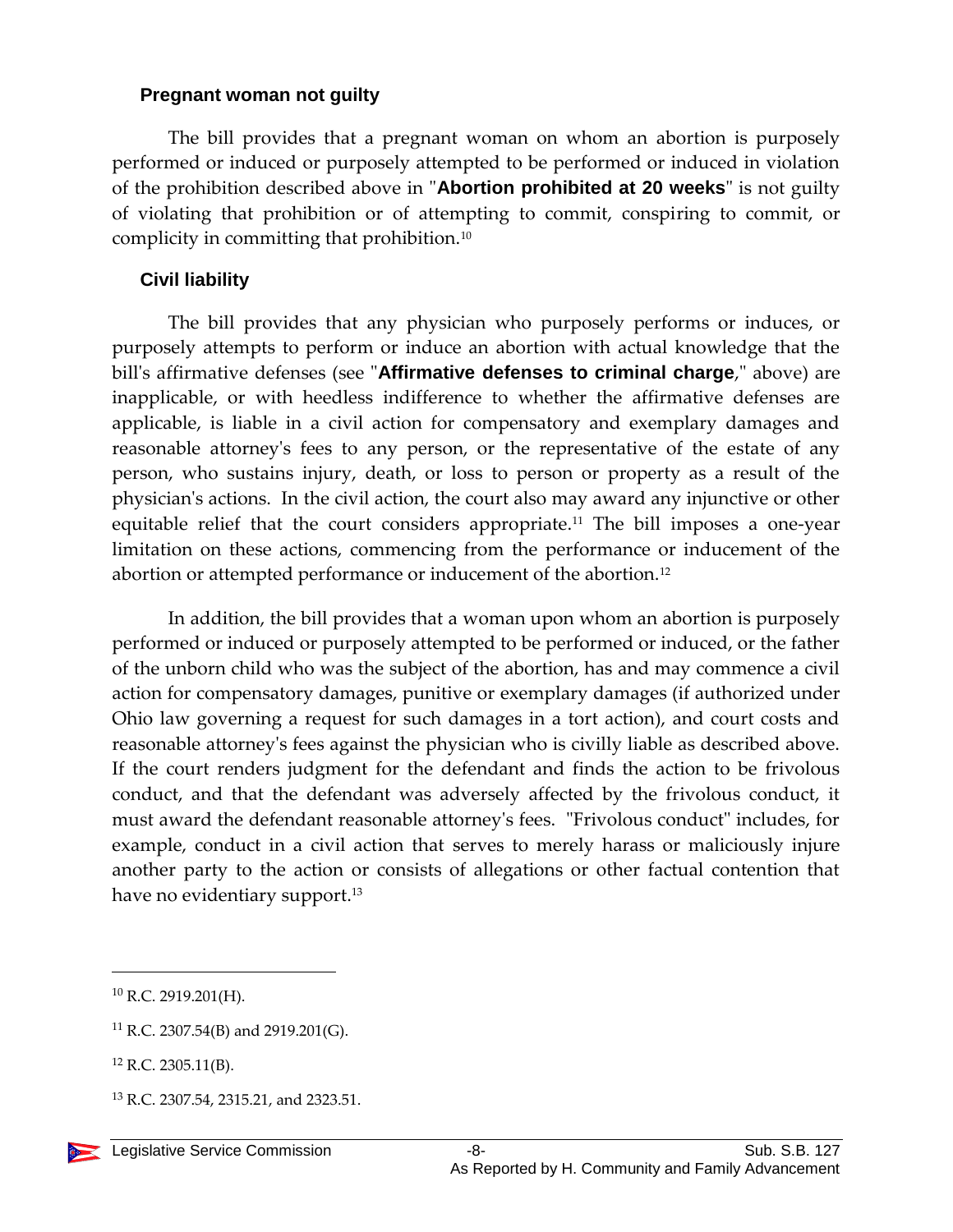#### <span id="page-8-0"></span>**Abortion prohibited without testing**

The bill also creates a crime for failure to perform probable post-fertilization age testing. Unless prohibited by a medical emergency, no physician may purposely perform or induce or purposely attempt to perform or induce an abortion on a pregnant woman after the unborn child reaches the probable post-fertilization age of 20 weeks without determining, in the physician's reasonable medical judgment, the unborn child's probable post-fertilization age. The physician's determination must be based on inquiries of the pregnant woman and any medical examinations or tests of the pregnant woman that the physician considers necessary as a reasonably prudent physician, knowledgeable about the case and medical conditions involved, would consider necessary to determine the probable post-fertilization age.<sup>14</sup>

Whoever violates this prohibition is guilty of failure to perform probable postfertilization age testing, a misdemeanor of the fourth degree.<sup>15</sup> The bill also requires the State Medical Board to revoke a physician's license to practice medicine for a period of not less than six months for violating this prohibition.<sup>16</sup>

Unless a medical emergency prohibited the testing, the physician must enter the determination made and the associated findings of the medical examination and tests in the medical record of the pregnant woman before purposely performing or inducing, or purposely attempting to perform or induce an abortion.<sup>17</sup>

#### <span id="page-8-1"></span>**Report to Department of Health**

The bill requires a physician who performs or induces or attempts to perform or induce an abortion on a pregnant woman to submit a report to the Department of Health in accordance with the forms, rules, and regulations adopted by the Department that includes all of the information the physician is required to certify in writing or determine under the bill (see "**Abortion prohibited at 20 weeks"** and "**Abortion prohibited without testing**," above).<sup>18</sup>

The physician must submit the report to the Department within 15 days after the woman is discharged. If the physician fails to submit the report more than 30 days after

 $\overline{a}$ 

<sup>16</sup> R.C. 2919.203(D).

 $18$  R.C. 2919.202(A).



<sup>14</sup> R.C. 2919.203(A).

 $15$  R.C. 2919.203(C).

<sup>17</sup> R.C. 2919.203(B).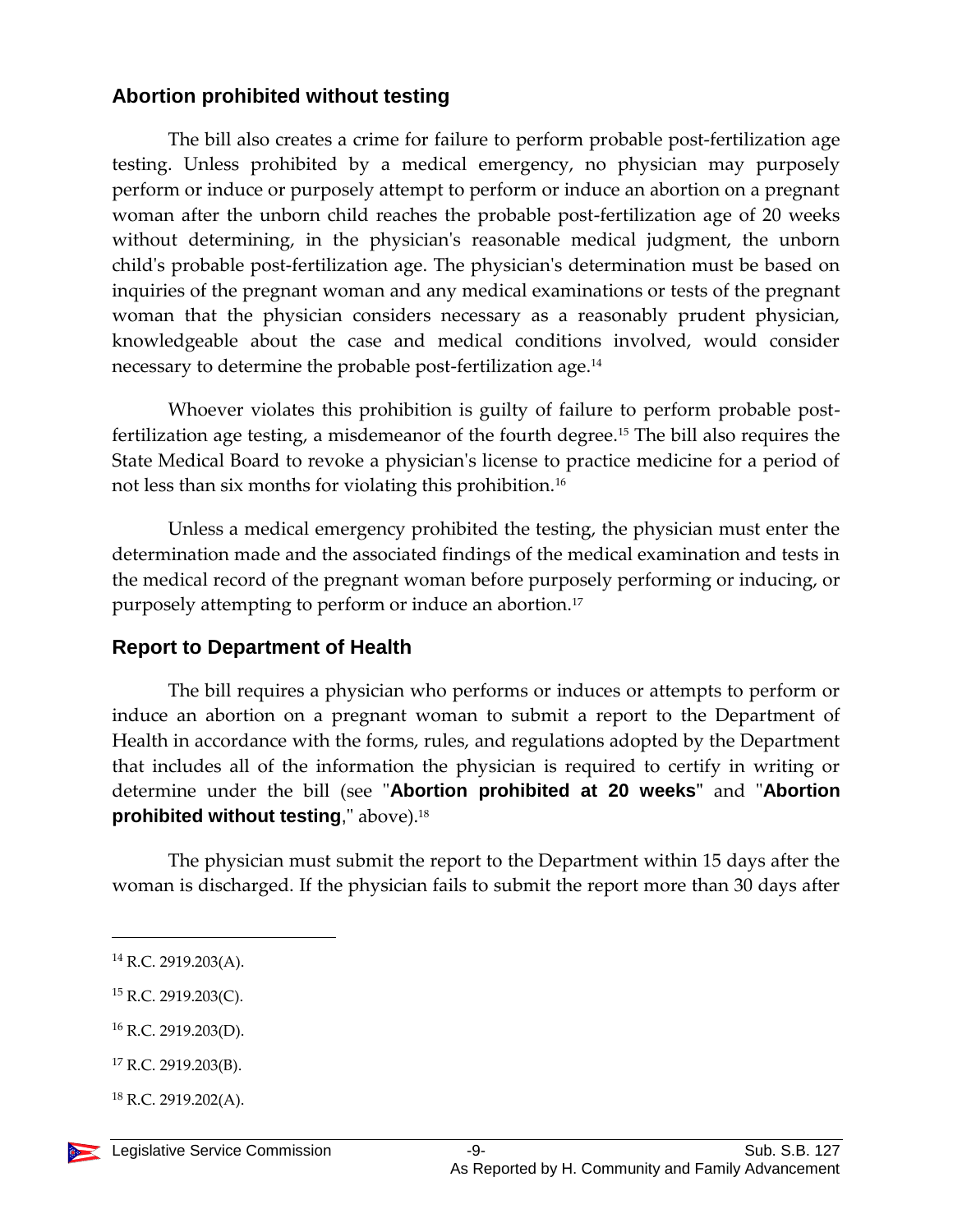the 15-day deadline, the physician is subject to a late fee of \$500 for each additional 30-day period or portion of a 30-day period the report is overdue. A physician who is required to submit a report to the Department and who has failed to submit a report or has submitted an incomplete report more than one year following the 15-day deadline may, in an action brought by the Department, be directed by a court of competent jurisdiction to submit a complete report to the Department within a period of time stated in a court order or be subject to contempt of court.<sup>19</sup> If a physician fails to comply with these requirements, other than filing a late report with the Department, or fails to submit a complete report to the Department in accordance with a court order, the physician is subject to disciplinary action by the State Medical Board.<sup>20</sup>

Continuing law requires the State Medical Board, by an affirmative vote of not fewer than six members, to the extent permitted by law, to limit, revoke, or suspend an individual's certificate to practice, refuse to register an individual, refuse to reinstate a certificate, or reprimand or place on probation the holder of a certificate for certain specified reasons. The bill includes as one of these reasons the individual's failure to comply with the requirements included in the new criminal prohibition against abortion without testing for the unborn child's probable post-fertilization age described above or failure to submit to the Department in accordance with a court order a complete report as described above.<sup>21</sup>

Under the bill, a person is prohibited from falsifying any required report. Whoever violates this prohibition is guilty of pain-capable unborn child abortion report falsification, a misdemeanor of the first degree.<sup>22</sup>

#### <span id="page-9-0"></span>**Public report issued by the Department of Health**

The bill requires that, by September 30 of each year, the Department of Health issue a public report that provides statistics for the previous calendar year compiled from all of the reports covering that calendar year that include the information physicians must certify in writing or determine, as described above in "**Abortion prohibited at 20 weeks"** and "**Abortion prohibited without testing**." The report must also provide the statistics for each previous calendar year in which a report was filed with the Department, adjusted to reflect any additional information that a physician provides to the Department in a late or corrected report. The Department must ensure

 $22$  R.C. 2919.202(C)(3).



<sup>19</sup> R.C. 2919.202(C)(1).

<sup>20</sup> R.C. 2919.202(C)(2).

<sup>21</sup> R.C. 4731.22(B)(44).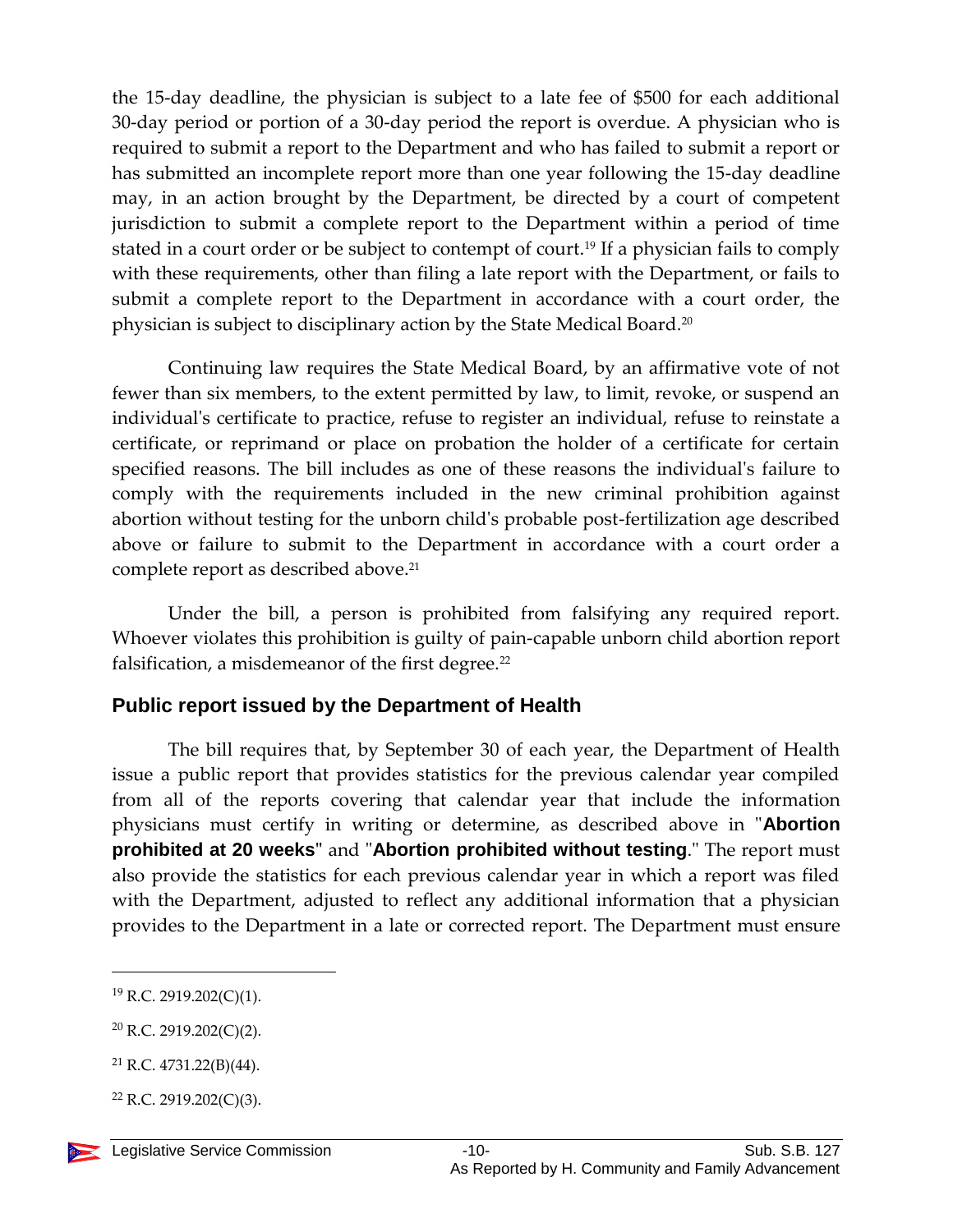that none of the information included in the report could reasonably lead to the identification of any pregnant woman upon whom an abortion is performed.<sup>23</sup>

#### <span id="page-10-0"></span>**Adoption of rules by the Department of Health**

The bill requires the Department of Health to adopt rules pursuant to R.C. 111.15 to assist in compliance with the reporting requirements described above. The rules must be adopted within 90 days of the bill's effective date.<sup>24</sup>

#### <span id="page-10-1"></span>**Litigation fund**

The bill creates the Ohio Pain-capable Unborn Child Protection Act Litigation Fund in the state treasury. The fund is to be used by the Attorney General to pay for any costs and expenses the Attorney General may incur in relation to actions surrounding defense of the provisions of this bill. The fund will consist of appropriations, and any donations, gifts, or grants. The bill requires any interest earned to be credited to the fund.<sup>25</sup>

#### <span id="page-10-2"></span>**Relationship to other abortion laws and severability**

The bill states that its provisions in R.C. 2307.54 and 2919.20 to 2919.205 do not repeal, by implication or otherwise, or limit any law regulating or restricting abortion. Compliance with the bill's procedures is irrelevant to compliance with other provisions that would be applicable, and vice versa.

Among other abortion-related prohibitions in current law, a person is prohibited from performing or inducing an abortion on a pregnant woman when the unborn child is viable. The post-viability prohibition has similar requirements for testing the unborn child's age, reporting to the Department of Health, and affirmative defenses.<sup>26</sup>

The bill also provides that if any of its above provisions are ever temporarily or permanently restrained or enjoined by judicial order, all other provisions of state law regulating or restricting abortion shall be enforced as though the restrained or enjoined provisions had not been adopted. If an injunction is entered against one of the bill's

<sup>23</sup> R.C. 2919.202(B).

<sup>24</sup> R.C. 2919.202(D).

<sup>25</sup> R.C. 2919.204.

<sup>26</sup> R.C. 2919.16 to 2919.18, not in the bill.